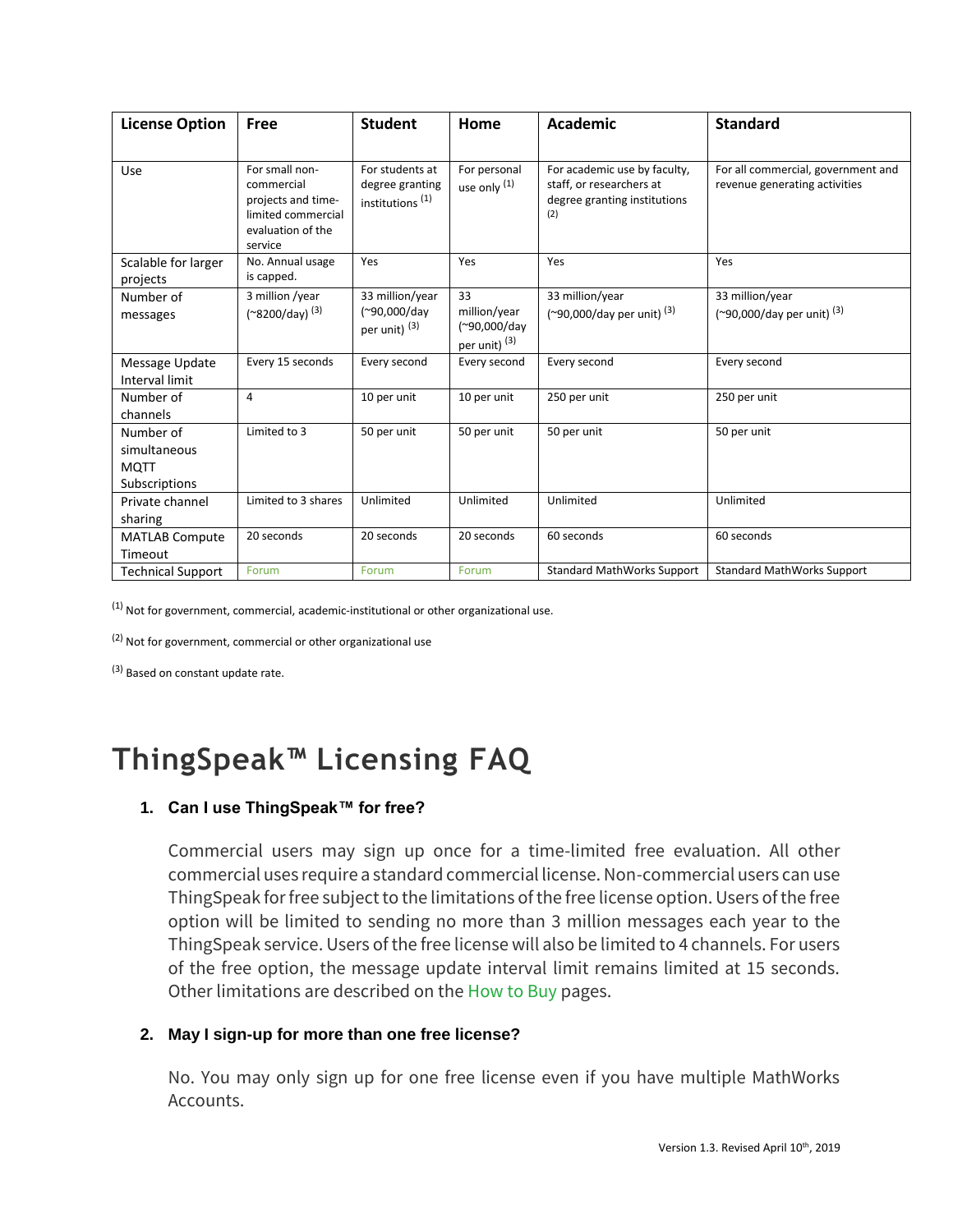#### **3. If I already have a standard or academic license, can I set up another MathWorks Account for home use?**

Yes. You can set up an additional MathWorks account. Make sure to use a different email address as each MathWorks Account is associated with a unique email address.

# **4. What is a message?**

ThingSpeak stores messages in channels. A message is defined as a write of up to 8 fields of data to a ThingSpeak channel. For example, a channel representing a weather station could include the following 8 fields of data: temperature, humidity, barometric pressure, wind speed, wind direction, rainfall, battery level, and light level. Each message cannot exceed 3000 bytes. Examples of messages include:

- 1. A write to a ThingSpeak channel using the REST API or target-specific ThingSpeak libraries
	- a. From an embedded device
	- b. From another computer
- 2. A write to a ThingSpeak channel using MQTT
- 3. A write to a ThingSpeak channel from MATLAB using thingspeakwrite or the REST API
- 4. A write to a ThingSpeak channel inside ThingSpeak using the MATLAB Analysis or MATLAB Visualizations Apps
- 5. Any writes to ThingSpeak triggered by a React or a Timecontrol

# **5. What is a channel?**

ThingSpeak stores data in channels. Normally, one connected device will require one channel on ThingSpeak.

# **6. What are units?**

ThingSpeak is sold in units. One unit = 33 million messages for use during the term of the annual license. As a reference, one unit provides the ability for a device sending data to ThingSpeak at once per second to send data to ThingSpeak for one year. One unit also provides the ability to create a fixed number of channels on ThingSpeak (e.g., one standard license type unit provide 250 channels). The number of channels that can be created depends on the license type. See How to Buy Pages for details.

# **7. When I purchase a unit of messages, how long do they last before expiration?**

They last approximately one year from the purchase date. More precisely, they last from 365-395 days depending on purchase date. Licenses always end at the end of the month so a purchase made on November 20, 2016 will terminate on November 30, 2017.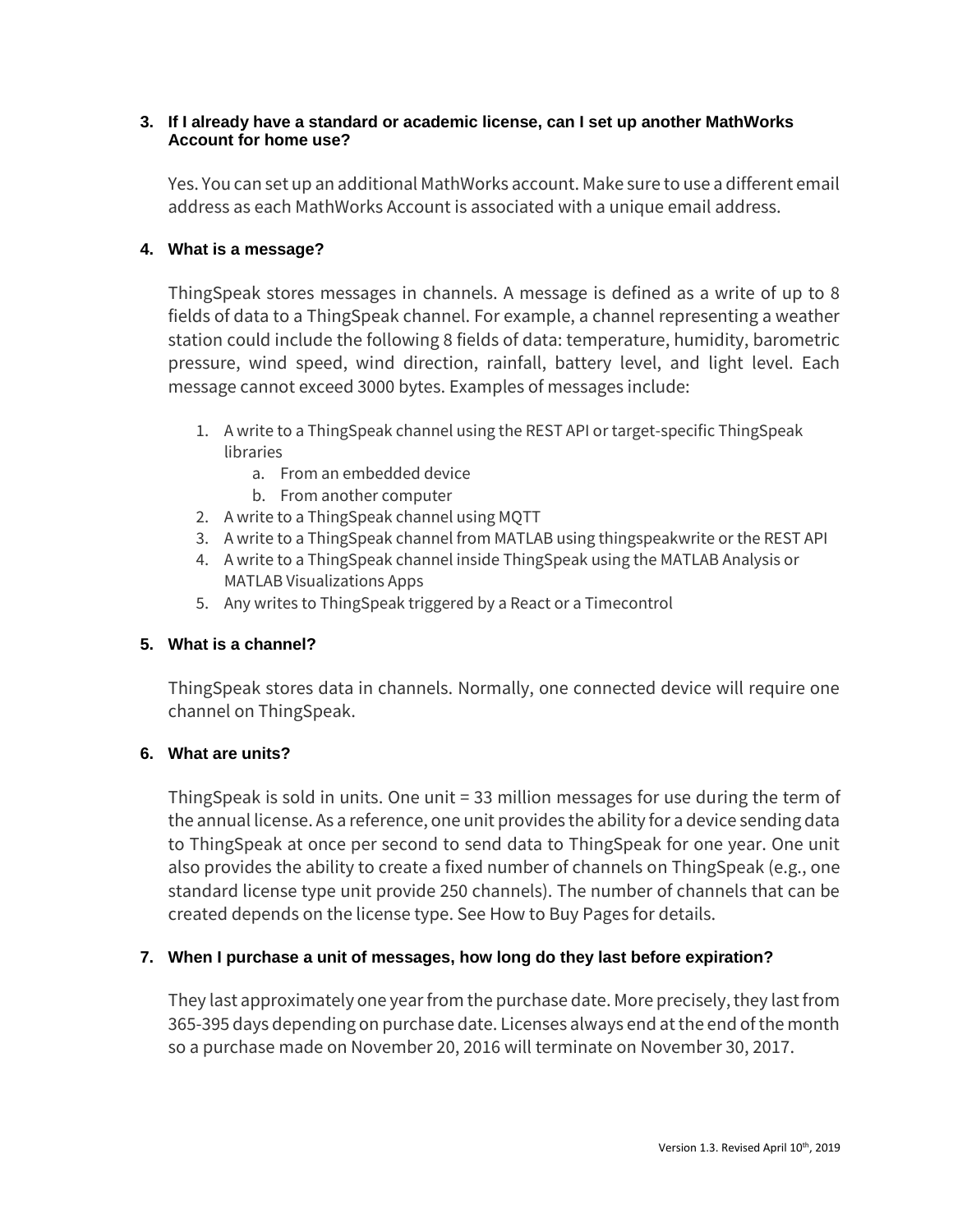## **8. Can I have both free and paid license at the same time?**

No. If your login is associated with a free license and you purchase (or become a Licensed End User on a paid license) a paid license, your free license and associated messages are no longer available.

## **9. What are the benefits of purchasing one of the paid license over using a free license?**

The paid license options offer the ability to send and process more data on ThingSpeak. The paid license options also offer the ability to have more channels on ThingSpeak, which allows you to connect more devices to ThingSpeak. They offer reduced message update interval limit of one second, allowing you to send data to ThingSpeak more frequently (the free option limit is 15 seconds). The academic and standard paid options also offer technical support, and a longer timeout for MATLAB calculations. In addition, the Standard license option offers the ability build commercial projects with ThingSpeak.

#### **10. If I need more messages or more channels, can I purchase additional units after my initial purchase?**

Yes. You can purchase additional units at any time.

## **11. If I have purchased additional units during the year, which units will get used?**

ThingSpeak will draw down messages from the unit with the earliest expiration date first.

## **12. What happens if I run out of messages or channels on my license?**

Your ThingSpeak channels will no longer accept new data points. However, you can avoid this situation by adding additional unit(s) to your license prior to using up all your messages. If you run out of channels, you will not be able to create additional channels. However, you can avoid this situation by adding additional unit(s) to your license prior to using up all your channels.

## **13. What happens to any unused messages I have when my unit expires?**

When a unit expires, all unused messages are no longer available.

## **14. How does MathWorks estimate "suggested daily usage rate"?**

Recommended maximum daily usage rate is based on the capacity available on your license. For example, a license with one unit = 33 million messages has a recommended maximum daily usage rate of 90,000 messages per day. A license with two units = 66 million would have a recommended maximum daily usage rate of 180,000 messages per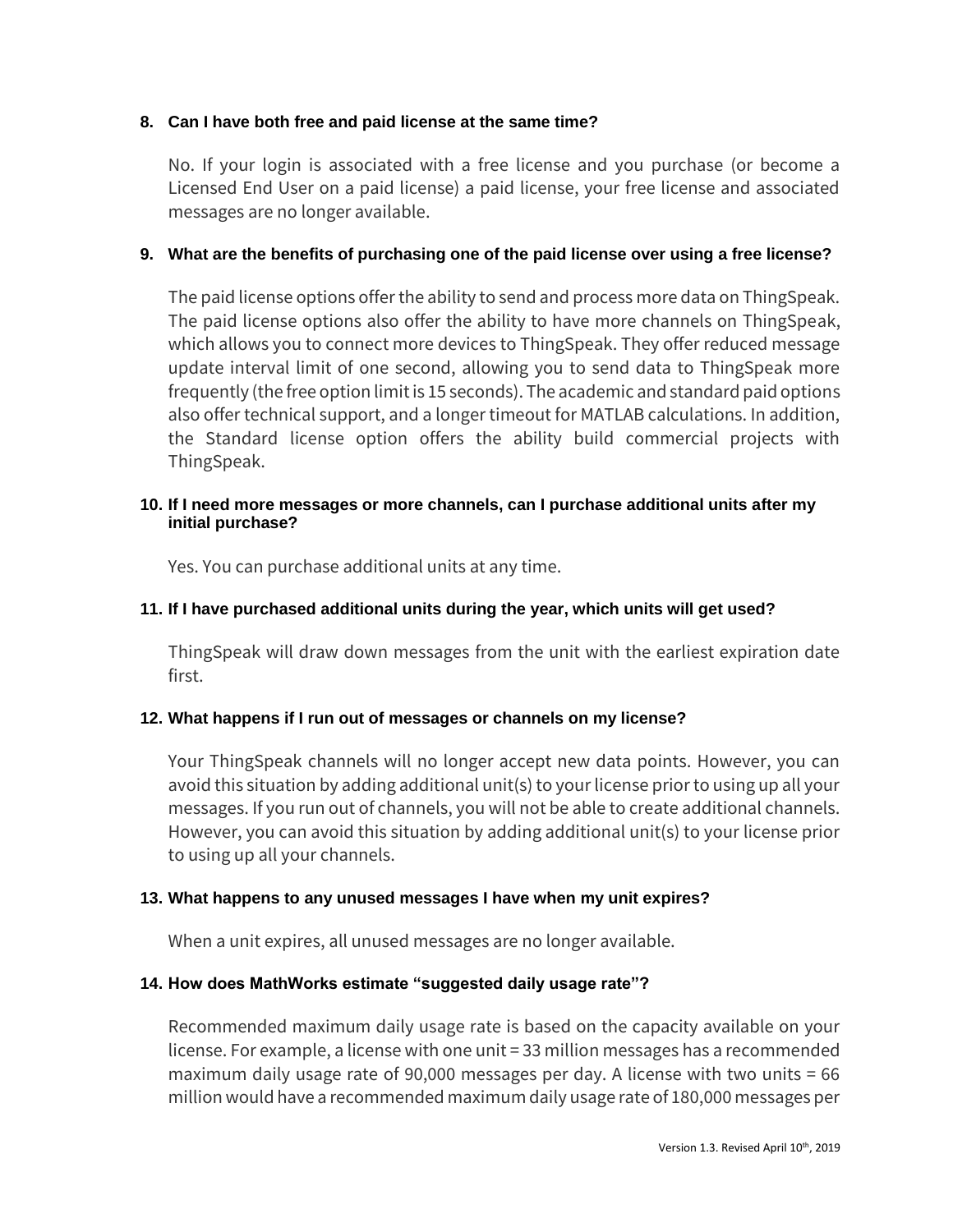day. You may exceed your recommended maximum daily usage, but doing so may result in exhausting your messages before your license expires.

## **15. Can I have more than one ThingSpeak™ license at the same time?**

Normally, no. However, it is possible that you may have valid access to multiple licenses. In that case, you choose which license you would like to have messages drawn down from when you setup your ThingSpeak channels.

# **16. Where do I see the consumption rate for the messages?**

On your My Account page, you can see how many messages you have remaining and your consumption rate.

# **17. How will I know if I am running low on messages?**

ThingSpeak will attempt to notify you if it appears you will run out of messages based on your recent historical usage. If you are notified, you may need to purchase additional units to ensure your ThingSpeak channels will continue to receive data.

# **18. How will I know if I ran out of messages?**

ThingSpeak will attempt to notify you if you have exhausted all your messages.

# **19. Does using any of the apps in ThingSpeak™ affect my messages in any way?**

Your messages are consumed when you write data to a ThingSpeak channel. If you write data to a channel from one of the ThingSpeak Apps, you will consume messages. For example, if are using the MATLAB Analysis app to compute a value that is derived from data you have stored in ThingSpeak channels, you will not consume messages, but if you save/write that value to another channel, you will consume messages.

# **20. How is Compute Timeout defined?**

When you request a MATLAB calculation in ThingSpeak, the execution time must be less than the compute timeout. The execution time includes the request communication time, response communication time and the calculation time.

## **21. How is message update interval limit defined?**

Message update interval limit is the minimum interval for which ThingSpeak will accept new data from your devices. This limit is a per channel limit. This means each channel that you have setup in ThingSpeak can receive data up to the defined limit.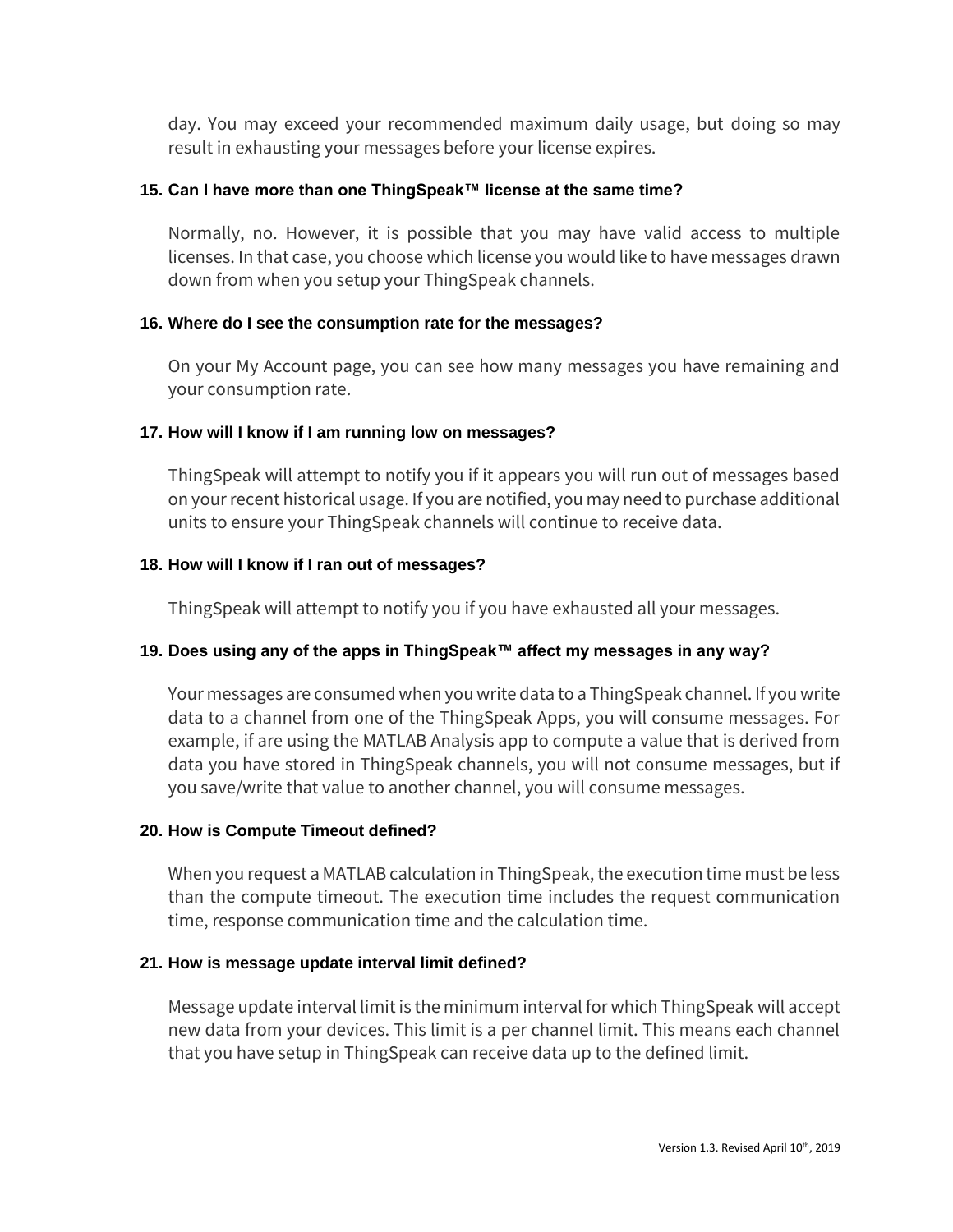## **22. Can I use MATLAB® Toolboxes in the MATLAB Analysis App on ThingSpeak?**

Yes, provided you have a license and provided the toolbox is supported in ThingSpeak. A complete list of supported toolboxes can be found [here.](https://www.mathworks.com/help/thingspeak/matlab-toolbox-access.html)

#### **23. How much data can I store on ThingSpeak™?**

- o Free users are limited to 10 million messages (3+ years at minimum update interval)
- $\circ$  Paid users are limited to 100 million messages per unit (3+ years at minimum update interval)
- $\circ$  If storage is exceeded, your channels may no longer be able to receive data
- o Long term archiving of data for paid customers is available. Email [thingspeak](mailto:thingspeak-sales@mathworks.com?Subject=Long-term%20archiving%20of%20data%20on%20ThingSpeak)[sales@mathworks.com](mailto:thingspeak-sales@mathworks.com?Subject=Long-term%20archiving%20of%20data%20on%20ThingSpeak) for options.

#### **24. Does uploading of data from a file stored in the cloud or locally count towards my message usage?**

Yes. Upload of data counts as one or more messages.

#### **25. Can I share a ThingSpeak™ paid license with a colleague?**

As an administrator of a standard or academic ThingSpeak license, you may assign Licensed End Users to your license. Licensed End Users will have access to drawdown messages from your license. The assignment of Licensed End Users is done in License Center.

#### **26. If a Licensed End User (LEU) leaves my company or university, can I disassociate the user from the license?**

Yes. When you do this, they will no longer have access to ThingSpeak using their MathWorks account. In addition, all channels created by the Licensed End User under your license will stop accepting data. If this is not desired, see the next question.

#### **27. If a Licensed End User leaves my company or university, can I reassign the ThingSpeak™ data channels associated with that Licensed End User to another Licensed End User?**

Yes. The administrator of the ThingSpeak license can do this. Email [thingspeak](mailto:thingspeak-sales@mathworks.com?Subject=Need%20to%20reassign%20ThingSpeak%20license)[sales@mathworks.com](mailto:thingspeak-sales@mathworks.com?Subject=Need%20to%20reassign%20ThingSpeak%20license) to make this request.

#### **28. What is Standard MathWorks Support?**

Customers covered under standard MathWorks support are entitled to call the MathWorks support line and submit a [support request.](https://www.mathworks.com/support/contact_us.html)